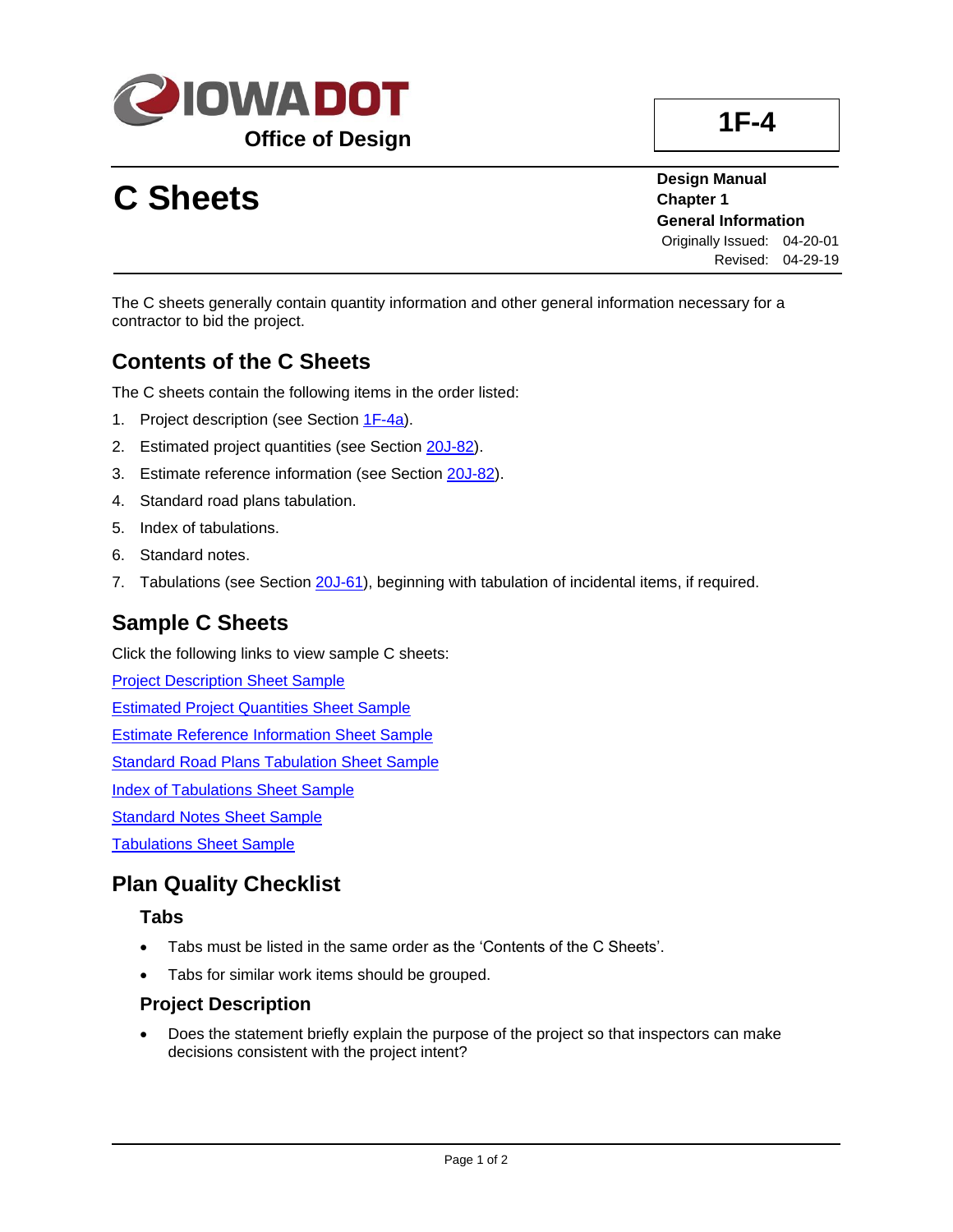• Does the statement briefly explain what the project involves?

#### **Estimated Project Quantities**

- Are all estimated project quantities included? Refer to Standard Road Plans, Tabulations, B sheets, and U sheets.
- Are 10 blank lines or 30%, whichever is greater, included for additional items for the as-built plan?
- If multiple divisions are present, excluding alternate bid item divisions, is each division defined?
- Read each bid item and the estimate reference note. Is it clear what the contractor is supposed to do?
- Is a method of measurement and basis of payment included for items that require them?

#### **Estimate Reference Information**

- All modified Standard Road Plans should be referenced in the estimate reference note for the applicable item.
- Any special notes added by the designer should be referenced in the estimate reference note for the applicable item.
- Estimate reference notes should not include the phrase "according to the engineer".
- Are 10 blank lines or 30%, whichever is greater, included for additional items for the as-built plan?

#### **Standard Road Plans**

- Are all appropriate standards listed?
- Are all of the standards current?

#### **Index of Tabulations**

• Spot check that page numbers are accurate and that all tabs are included.

#### **Standard Notes**

- Are all appropriate notes included?
- Are all data fields filled in correctly?

#### **Tabulations**

- Are all appropriate tabulations included?
- Are all of the tabulations the current version?
- Do the totals on the tabulations match the bid totals on C.1?
- Do the quantities seem reasonable?
- Have sufficient blank lines been included for additional items for the as-built plan?